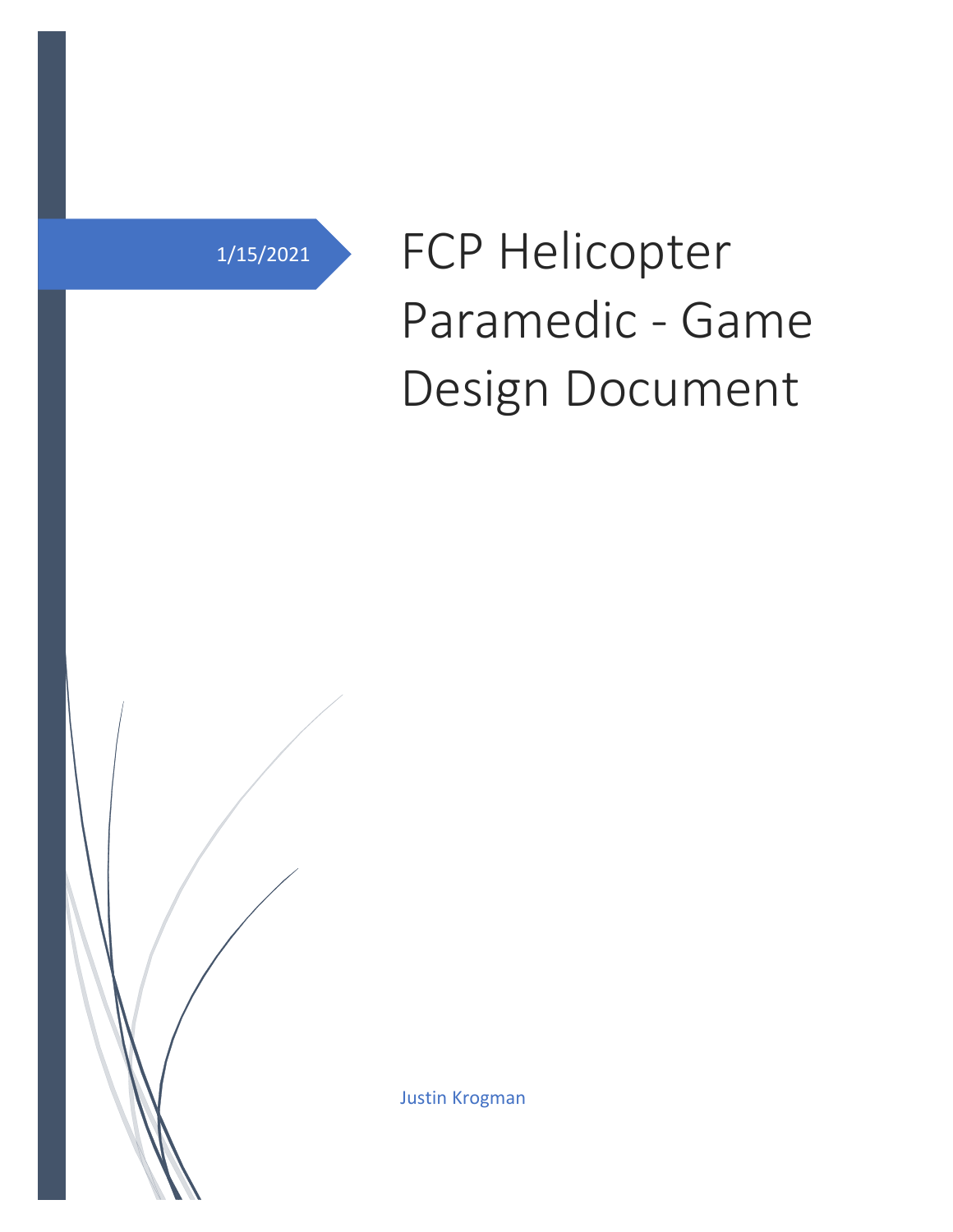# Table of Contents

## Contents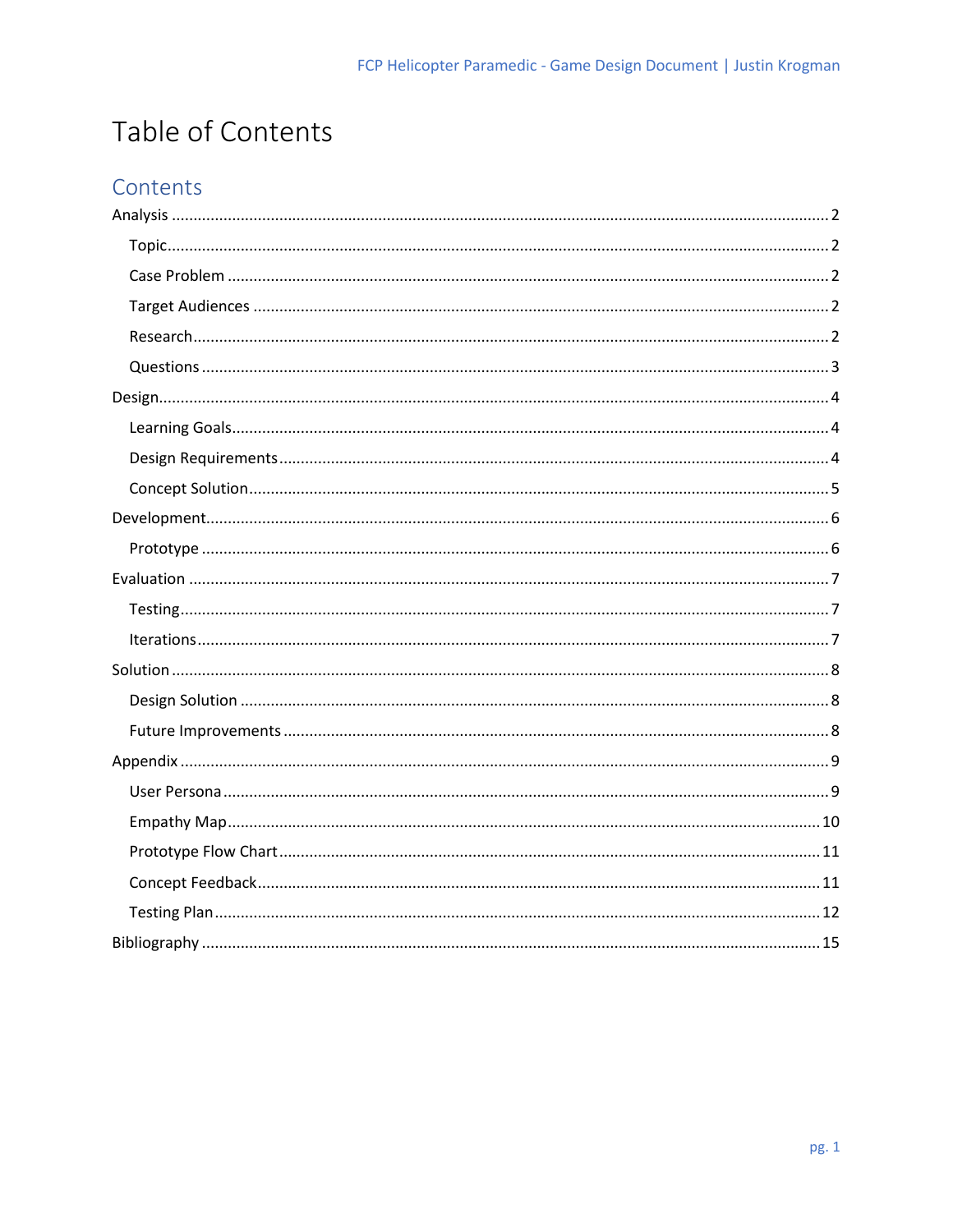# <span id="page-2-0"></span>Analysis

#### <span id="page-2-1"></span>Topic

FC-P Certified Flight Paramedics

## <span id="page-2-2"></span>Case Problem

How can a digital product improve the preparedness and skill level of FP-C Certified Flight Paramedics for emergency rescue situations?

# Target Audiences

- <span id="page-2-3"></span>1. FP-C Flight Paramedics actively working as medical emergency response personnel
- 2. Patients undergoing treatment and rescue by FC-P Flight Paramedics
- 3. Emergency Services Providers that actively employ FC-P Flight Paramedics
- 4. Paramedics Seeking to Obtain FP-C Certification

#### Research

<span id="page-2-4"></span>To research the topic of flight paramedics and what kinds of relevant skills and knowledge the prototype will need to include in order to be of sufficient value to the target audience, I have researched the topic of flight paramedics and the training that is required to become one. To become a flight paramedic a person must already be qualified and skilled as a paramedic and potentially skilled at piloting aircraft. I found the "Certified Flight Paramedic Candidate Handbook" that is used to prepare candidates for their FC-P Certification exam and discovered that it contains a wealth of information regarding all of the specific skills and knowledge that are covered in the examination and as a result are required knowledge and practicable skills in order to operate as a licensed flight paramedic.

Knowing this, it will become easy to identify scenarios and situations that can be adapted into a digital prototype in order to create the final product. Additionally, I sought out video evidence of everyday life and operations for flight paramedics, and they showed that it is common to use on-site medical equipment to perform training exercises and prepare for emergency rescue situations. The medical equipment used for training purposes was combined with digital equipment that displayed the health condition of the patient along with other key information and allowed the paramedics to perform their duties with efficiency and skill. Combining this kind of training into a digital product that is immersive and interactive could also allow for these skills to be practiced and improved upon.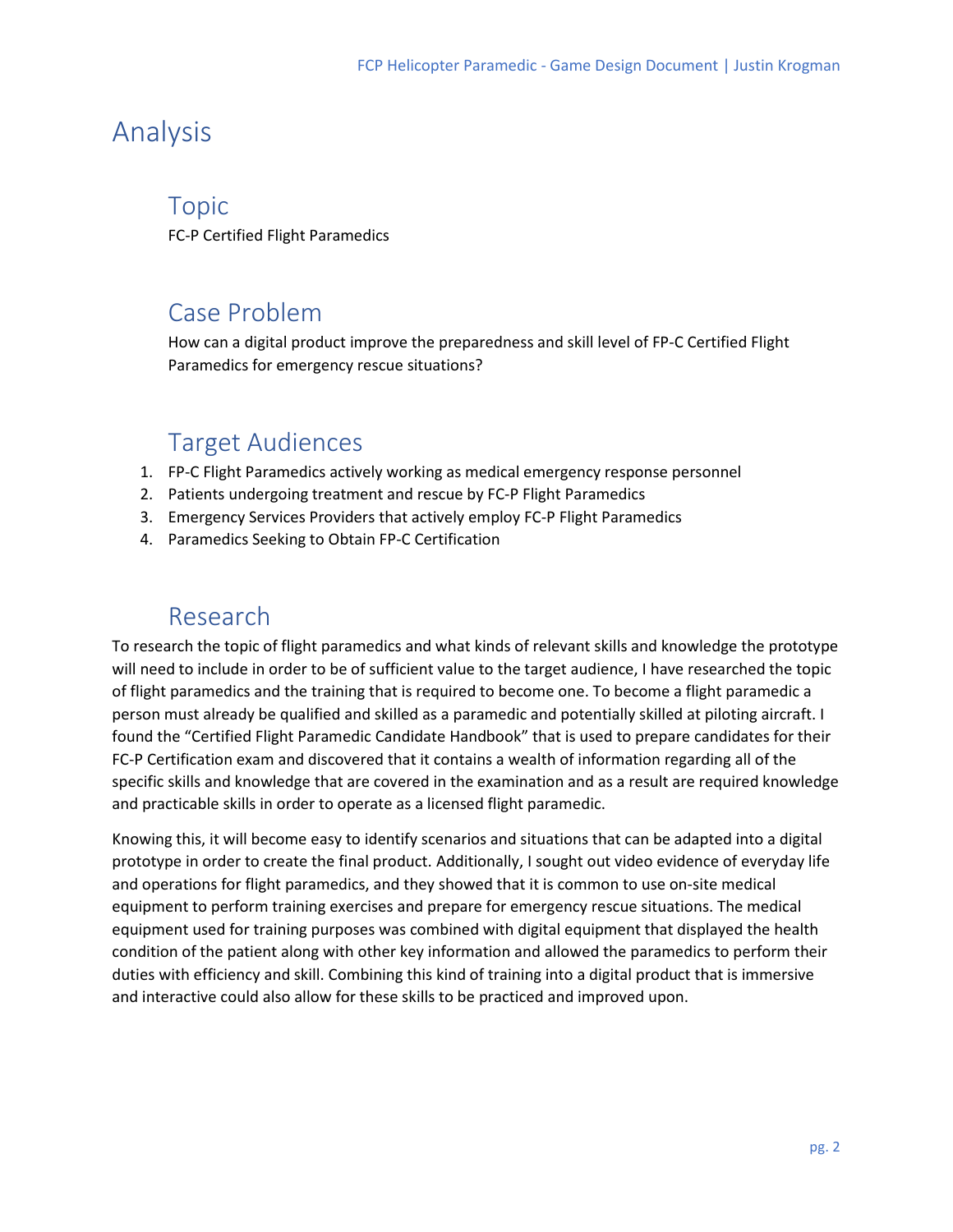# Questions

<span id="page-3-0"></span>Based on my initial research, I have concluded that there are several types of learning that a person undergoes when becoming a flight paramedic, and those are cognitive, behavioral, and experimental learning. I have concluded that it is cognitive because of an understanding of medical knowledge and aircraft flight systems. It is behavioural and psychomotor learning because of the practical skills related to the application of emergency medical services as well as preparation and usage of medical aircraft. Finally, it is experimental because of the incredible amount of new experiences and knowledge that a person must undergo in order to complete their training as a flight paramedic and be fully certified. As a result of this, I have deduced three questions that should be addressed when creating this prototype.

- 1. What skills and knowledge are required in order to become a FP-C Certified Flight Paramedic?
- 2. How can a digital prototype teach these skills in an effective manner?
- 3. In what ways can a digital prototype improve upon existing learning materials?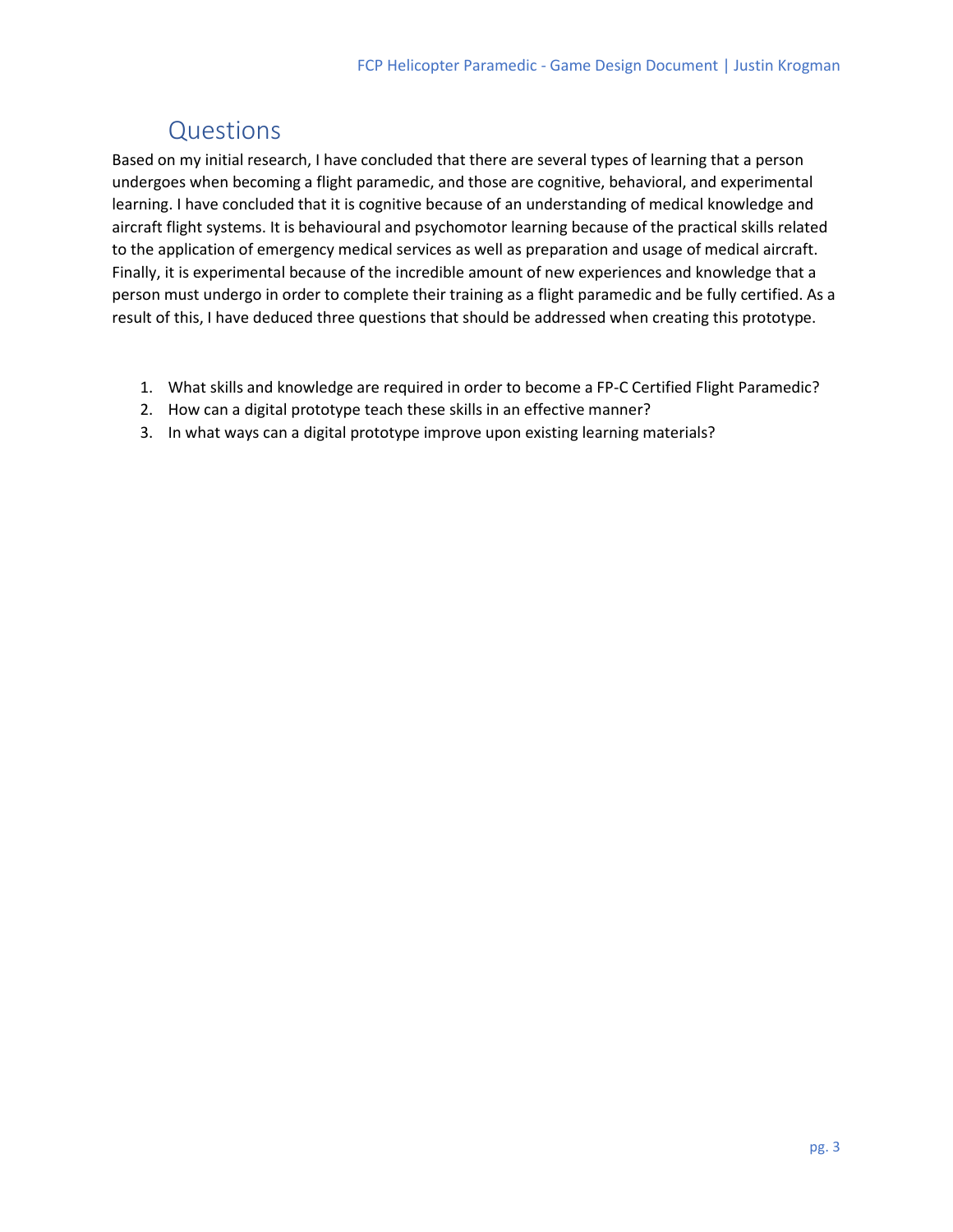# <span id="page-4-0"></span>Design

### <span id="page-4-1"></span>Learning Goals

- 1. The player will need to recognize medical flight procedures in order to implement effective medical flight operations.
- 2. The player will need to define medical treatments for patients in order to demonstrate efficient emergency medical practices. (circumstance of being in a helicopter)
- 3. The player will need to carry out emergency medical practices on patients in order to demonstrate sufficient performance and knowledge in emergency medical procedures.

## <span id="page-4-2"></span>Design Requirements

1. The product should require the player to respond to emergency flight procedures in a safe and effective manner.

Examples:

Respond to in-flight emergencies such as:

- 1. Fire
- 2. Emergency egress
- 3. Emergent landing
- 4. Adverse weather conditions
- 5. De-pressurization
- 2. The product should task players with applying specific medical procedures on patients in an emergency medical rescue situation.

Example:

Identify the indications for basic and advanced airway management Perform patient triage (including MCI and WMD incidents) Conduct differential diagnosis of coma patients Perform a detailed cardiovascular assessment

- 3. The product should require the player to communicate medical knowledge and flight information to others in a clear and concise manner.
- 4. The product should challenge the player with answering factual knowledge-based questions in an emergency medical rescue situation.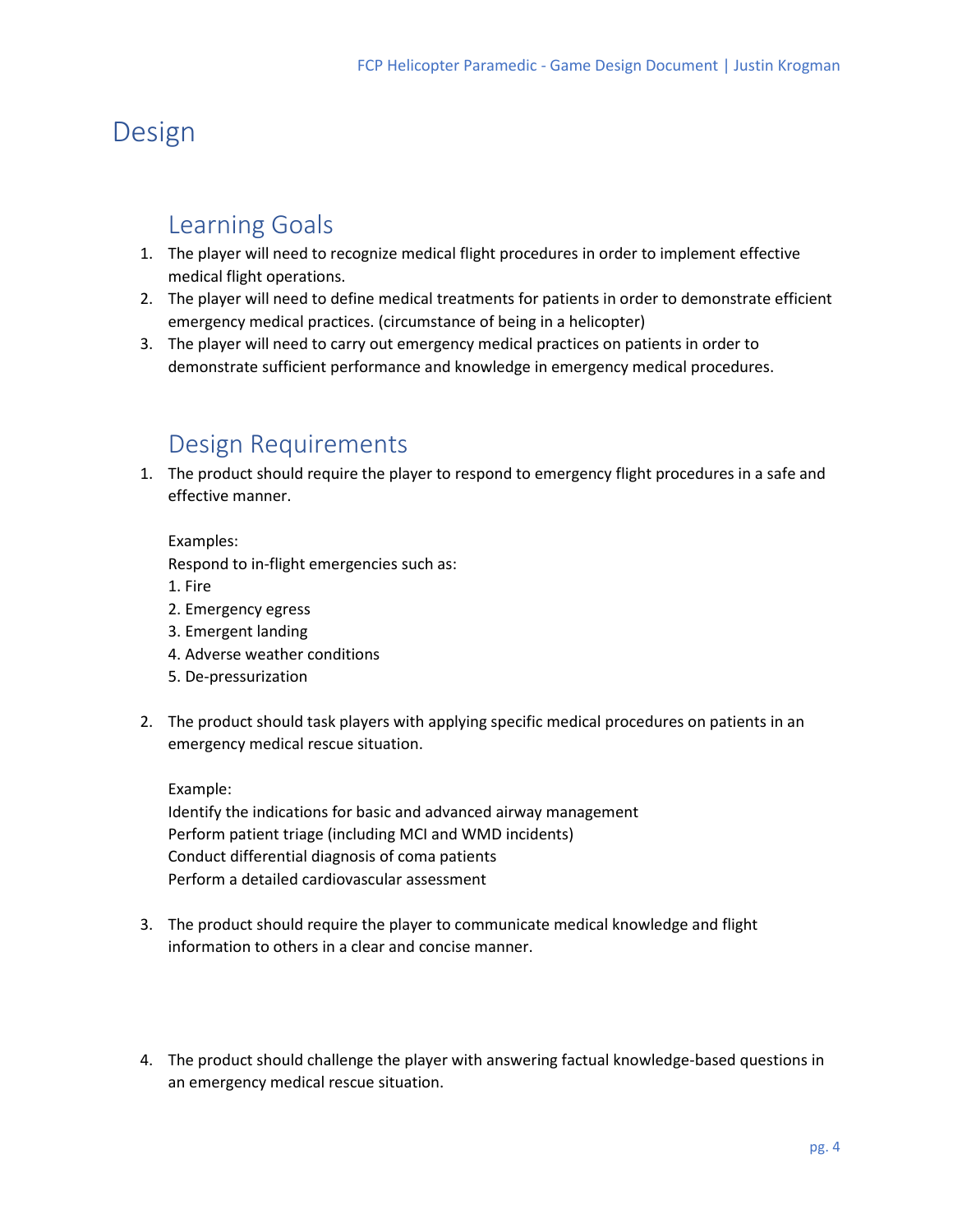Example:

Your patient has a closed head injury confirmed by CT scan. Initial assessment in the Neuro Trauma ICU, you find the following: ICP=24, BP= 110/58, CVP=8, HR=104, RR=20. What is your patient's CPP? A.86 mmHG B.51 mmHG C.72 mmHG D.134 mmHG B is the correct answer: Multiply the diastolic blood pressure by 2. Add the systolic blood pressure to the total Divide the total by 3. This is the mean arterial pressure (MAP). Subtract the higher value (ICP or CVP) from the MAP to get CPP.

5. The product should task the player with demonstrating an understanding and practical capability to use medical flight equipment.

# <span id="page-5-0"></span>Concept Solution

A concept for the digital product could be a virtual reality game that tasks the player with several emergency rescue scenarios where they must complete challenges and objectives from preparation of medical and flight equipment to flight operation and successful emergency rescue and transportation of a patient. A simpler iteration of this same prototype could be a series of image based 2D or real-time 3D scenes with interactable objects and prompts that allow the player to complete these challenges and objectives in a similar but less immersive manner.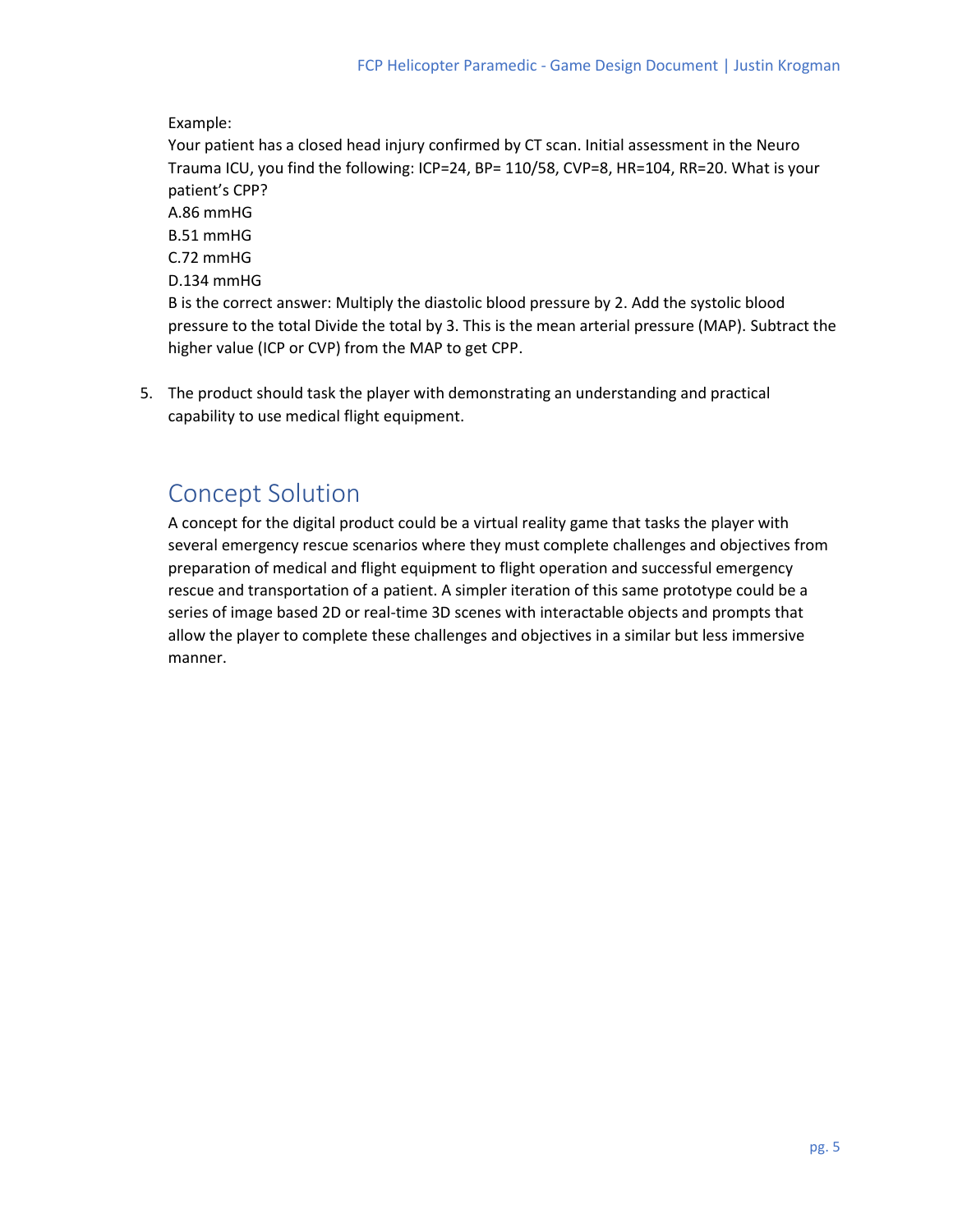# <span id="page-6-0"></span>Development

## <span id="page-6-1"></span>Prototype

- The prototype could be a series of 3D scenes (Unity/ Unreal Engine) or 2D still images (Unity/ Unreal Engine) of scenarios and encounters of emergency rescue situations that FP-C Certified Flight Paramedics will need to be able to respond to.
- There should be objects and equipment the target audience will need to identify as based on exam prep guidebook.
- The prototype could involve answering multiple choice questions that relate to exam knowledge and skills.
- In the future, the prototype could be expanded to a full VR experience that allows for immersive encounters and realistic depictions of emergency medical response situations for training purposes.
- It would be efficient to use Adobe XD for the initial prototype and then expand to Unity 3D or Unreal Engine for full scale virtual reality development.



The final prototype incorporates two different scenarios that reflect separate fields of knowledge for the target audience.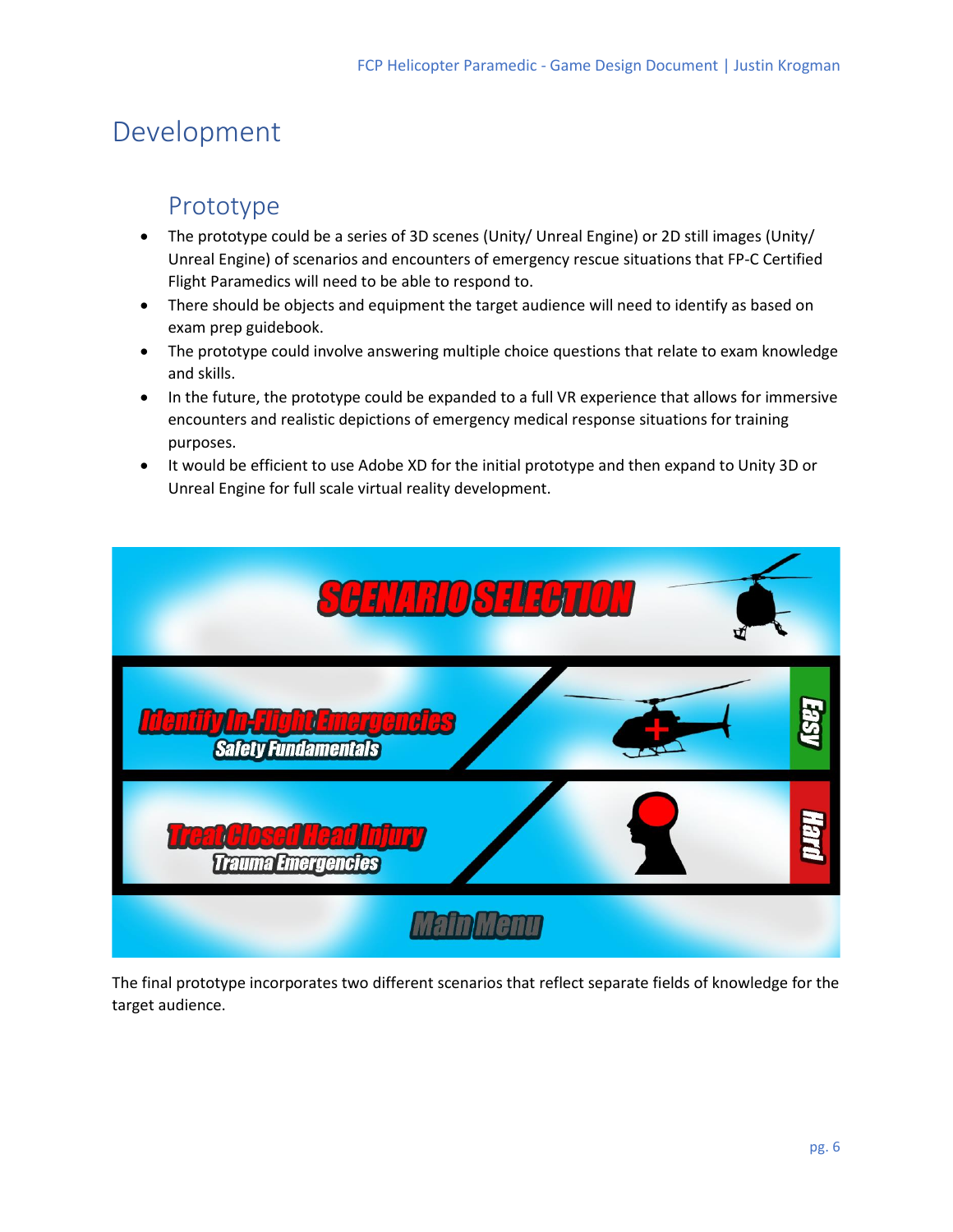# <span id="page-7-0"></span>Evaluation

## <span id="page-7-1"></span>**Testing**

To test my prototype, I created a testing plan that is in this document at the end of the appendix, in it I determine the key mechanics and conditions that will be tested in the prototype. I also determine what I aim to gain from it, the logistics of carrying out digital testing during Covid-19 lockdown restrictions, as well as any potential risks and issues that could be present while testing the prototype. Unfortunately, as I do not have the ability to currently conduct testing with my target audience, I resorted to conducting several tests with my peers and friends. Through their feedback I have refined the prototype over time as well as improved its visuals and usability. Several mistakes such as spelling errors and a confusing user interface were originally present in the prototype, however through reiterating upon the original design and utilizing a flowchart to outline each specific interaction it became clear how to improve the prototype to a more professional level.

#### Iterations

<span id="page-7-2"></span>The prototype went through several iterations throughout its early development. Originally, I intended on creating a Unity 3D game in order to utilize virtual reality from the very beginning, and I created a scene with the fundamental objects required for the prototype. I soon realized that creating a fully functional virtual reality experience up to the level that would be required for a successful prototype in the time remaining was an unobtainable goal, I decided to change direction to a prototype in the Adobe XD software that allows for less immersive gameplay and interactions but more rapid experimentation and change. For the redesign of my prototype I focused mainly on the successful implementation of the learning goals that I had set out, as well as taking into consideration its application as testing material for the flight paramedic examination for several of the case problems target audiences.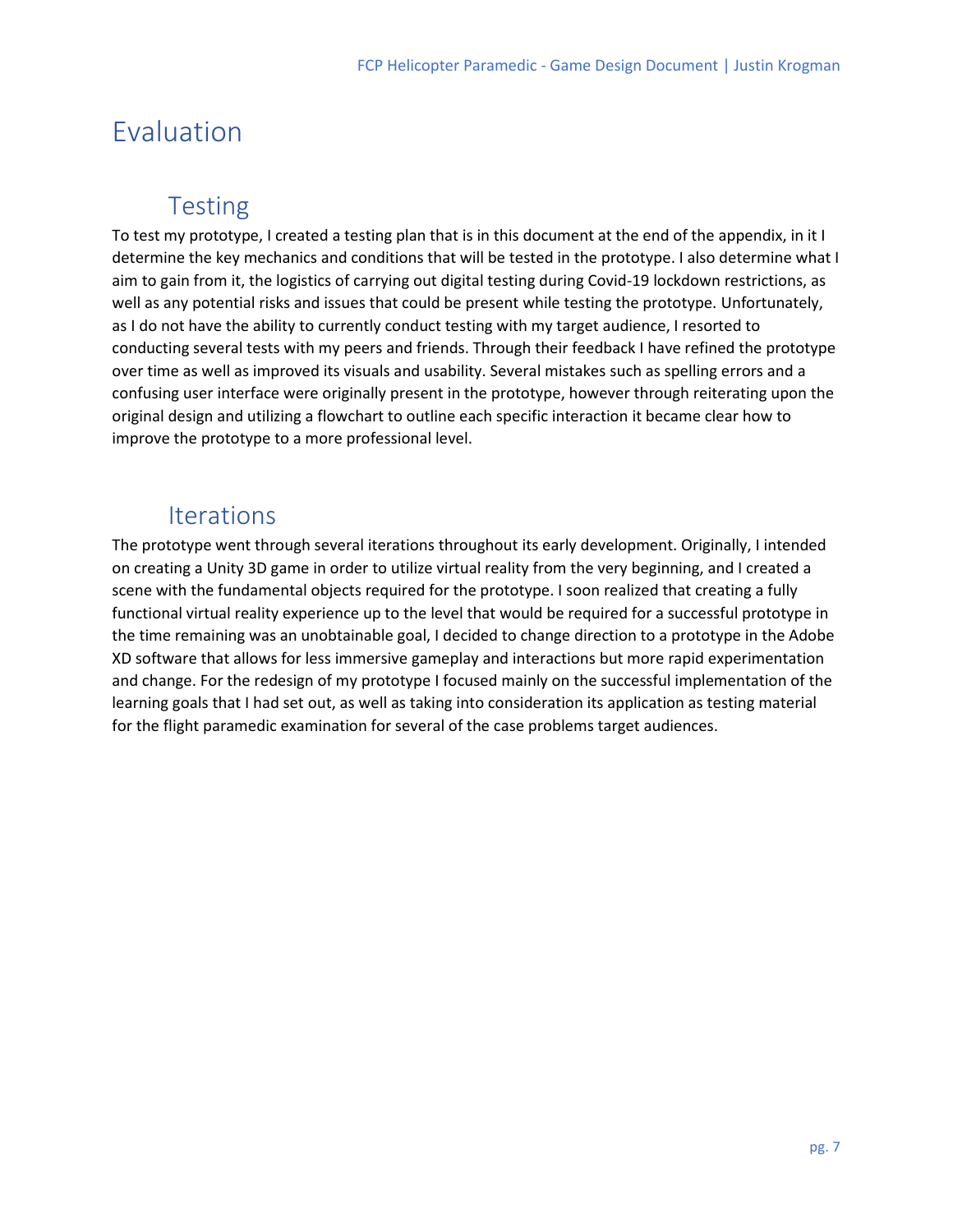# <span id="page-8-0"></span>Solution

# <span id="page-8-1"></span>Design Solution

The solution for this case problem based on my research findings, prototyping, and testing indicate that a virtual reality experience that aims to be as immersive and responsive as possible while ensuring authenticity towards both flight and medical knowledge with specific application towards emergency rescue situations would be the most proficient way to accomplish the learning goals of the case problem as well as the wants of the target audience. By creating a fully immersive virtual reality scenario for a large multitude of emergency response scenarios as well as medical operations and hazardous situations I believe that target audience of FP-C Flight Paramedics actively working as medical emergency response personnel will be able to practice their skills and knowledge in a new and immersive environment that could lead to increases in job safety or efficiency.

## Future Improvements

<span id="page-8-2"></span>In the future there are several improvements that would be implemented such as the full transition to virtual reality for every single scenario that can be derived from the outlined skills, knowledge, and practices in the "Certified Flight Paramedic Candidate Handbook". The addition of helpful hints and information that expand upon the knowledge required to solve these scenarios in both completion and failure would also be implemented in order to further inform the target audience in the related knowledge and empower them to further improve their skills in the future. The current prototype was able to achieve the first two learning goals of recognizing medical flight procedures in order to implement effective medical flight operations and defining medical treatments for patients in order to demonstrate efficient emergency medical practices. However, it does not allow the user to carry out emergency medical practices on patients in order to demonstrate sufficient performance and knowledge in emergency medical procedures. In the future it would be very useful to focus on the ability for the user to perform those skills on a patient, and by not allowing this kind of practice to take place a key pillar of the learning system for flight paramedics would be lost.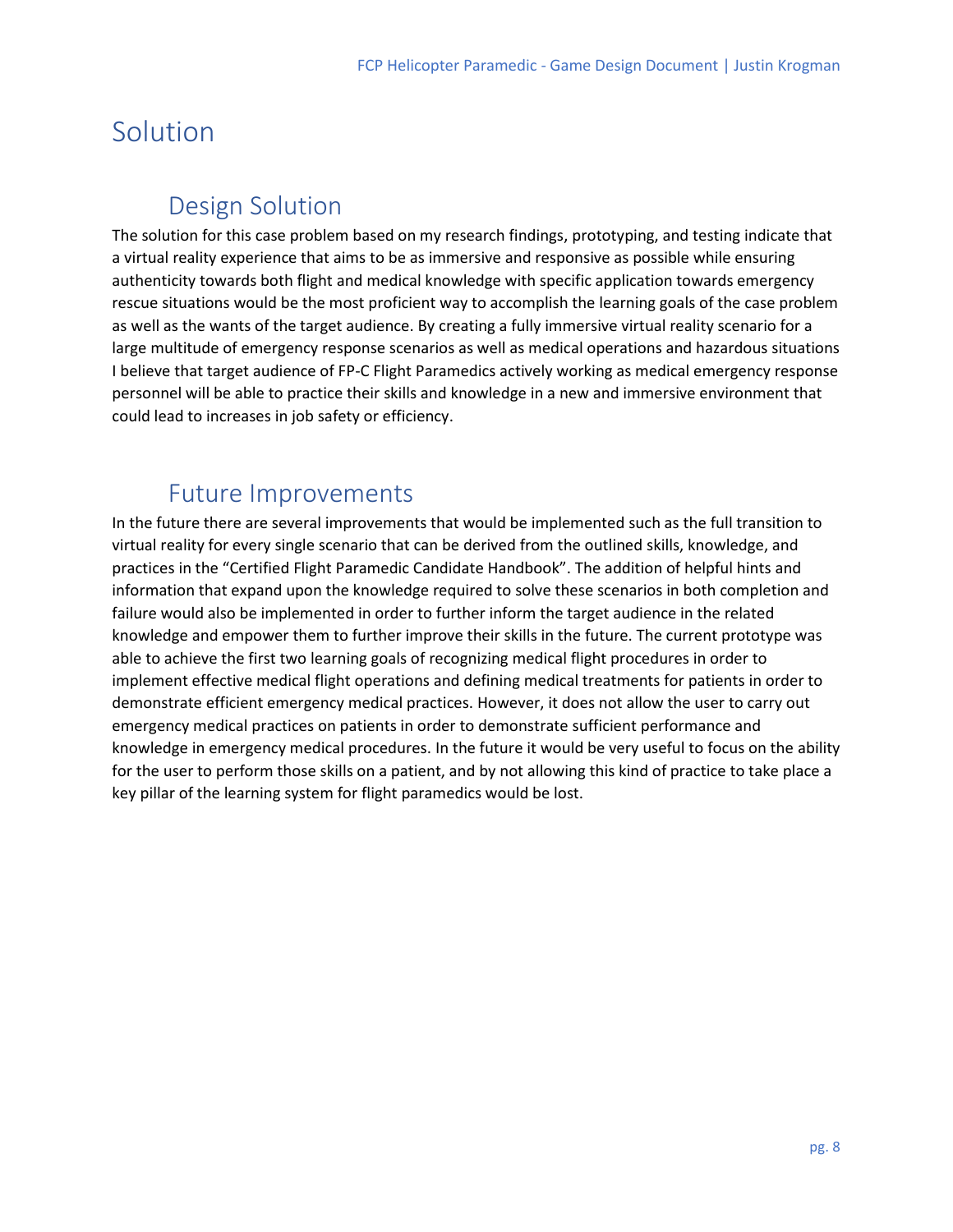# <span id="page-9-0"></span>Appendix

# User Persona

<span id="page-9-1"></span>

|                                                                          | <b>Preferred Method of</b><br>Communication<br>Enter text here       | <b>Tools They Need to Do Their Job</b><br>· Helicopter based emergency rescue                                                                |
|--------------------------------------------------------------------------|----------------------------------------------------------------------|----------------------------------------------------------------------------------------------------------------------------------------------|
| <b>Name</b><br>ii iii<br><b>Hans</b>                                     |                                                                      |                                                                                                                                              |
| ii iii<br>Age<br>25 to 34 years                                          | <b>Job Responsibilities</b><br>Flight preparation, flight operation, | Their Job Is Measured By<br>Lives Saved                                                                                                      |
| <b>Highest Level of Education</b><br>l<br>Bachelor's degree (e.g. BA, B: | emergency medical rescue                                             |                                                                                                                                              |
| <b>Social Networks</b>                                                   |                                                                      |                                                                                                                                              |
|                                                                          | <b>Reports to</b><br><b>Medical Services Providers</b><br>iiiiiii    | <b>Goals or Objectives</b><br>Save Lives                                                                                                     |
| <b>Industry</b><br><b>Health Care</b>                                    |                                                                      |                                                                                                                                              |
| <b>Organization Size</b><br>H<br>51-200 employees                        | They Gain Information By                                             | <b>Biggest Challenges</b>                                                                                                                    |
|                                                                          | Degree, in-house training, online courses<br>l                       | • Resources<br>• Communication<br>. Problem Solving & Decision Making<br>İ<br>· Time management<br>· Medical knowledge<br>· Flight knowledge |

*Figure 1 – Persona*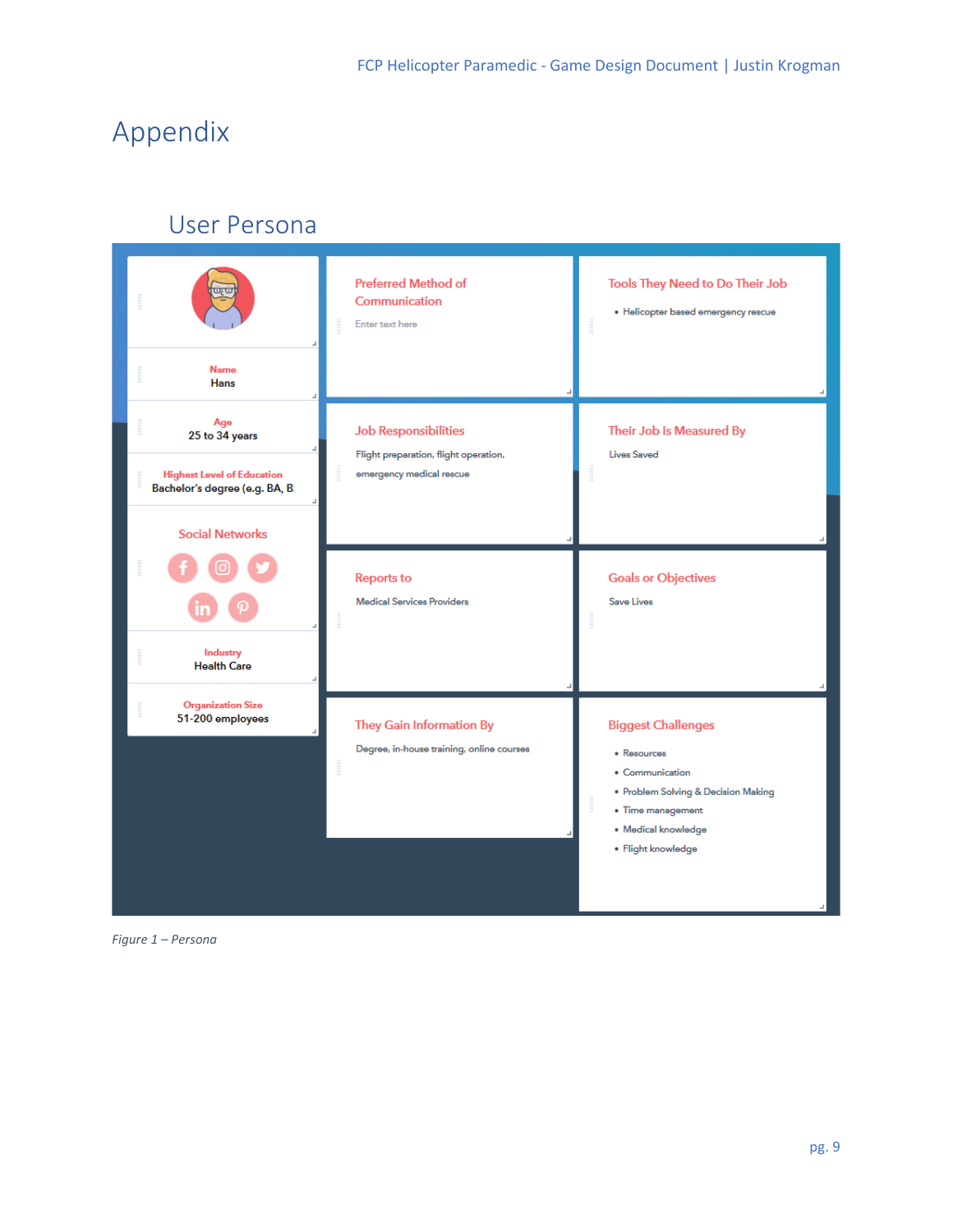# Empathy Map

<span id="page-10-0"></span>

*Figure 2 - Empathy Map*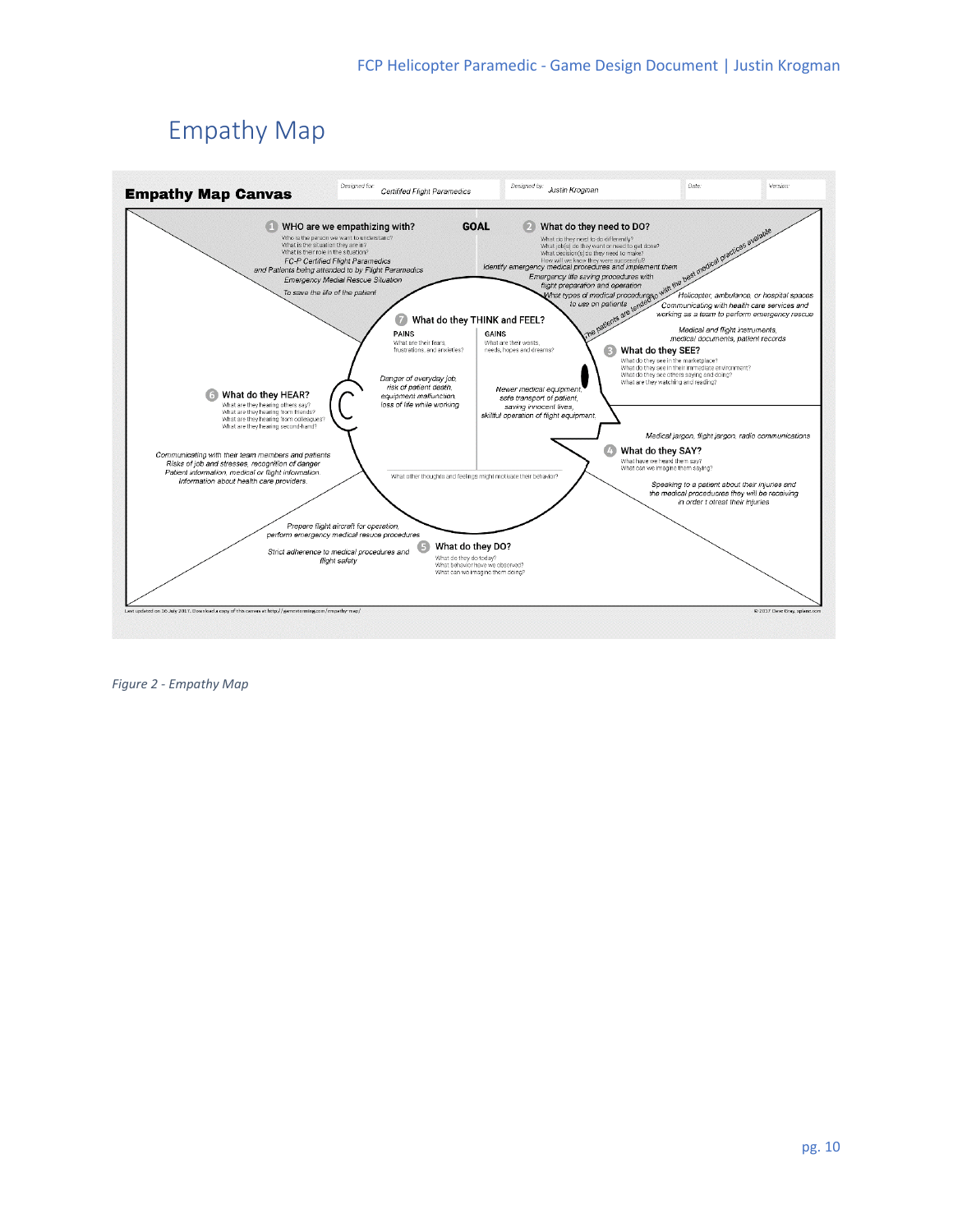<span id="page-11-0"></span>

## Prototype Flow Chart

<span id="page-11-1"></span>*Figure 3 - Flow Chart*

# Concept Feedback



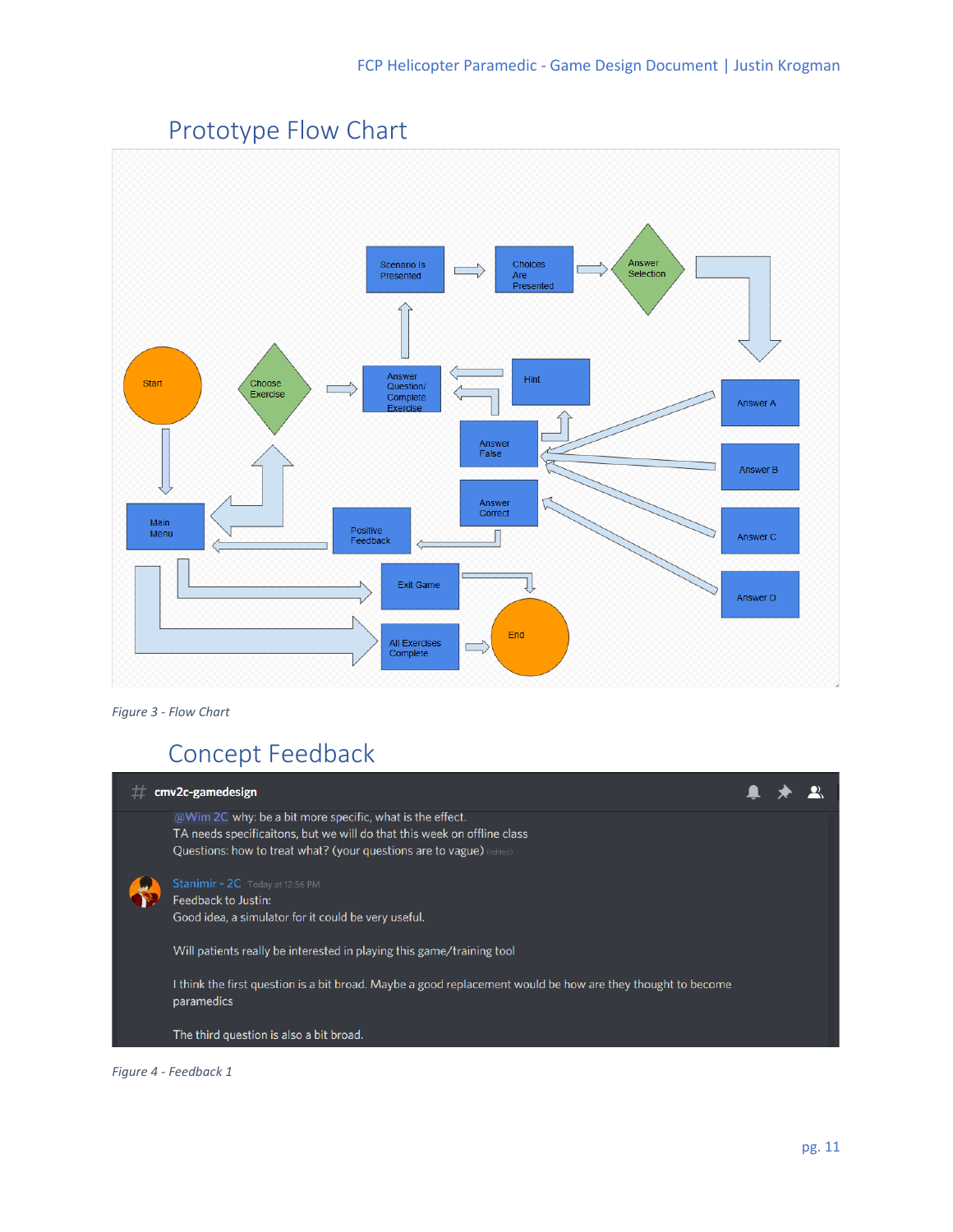(a) Topic: Flight Paramedics Problem Statement: How can a digital product improve the preparedness and skill level of FP-C Certified .. Charadras replied to Justin - 2C Today at 1:36 PM

good clear questions, nicely formulated Justin. TA needs to be more specified as its too big right now. but we will do so this week in offline class. Maybe add another question to see how the qyestion 1 skills are currently taught?

<span id="page-12-0"></span>*Figure 5 - Feedback 2*

#### Testing Plan

#### Game Features to be tested:

- Menu
- Starting scenarios
- Playing through scenarios
- Win and fail conditions
- Completing scenarios
- Closing the prototype

#### Goal of the Test:

Complete two scenarios (Identify flight emergencies, answer factual medical questions)

Criteria:

Flight Emergencies: Respond to in-flight emergencies such as:

1. Fire

- 2. Emergency egress
- 3. De-pressurization

Medical Knowledge:

Your patient has a closed head injury confirmed by CT scan. Initial assessment in the Neuro Trauma ICU, you find the following: ICP=24, BP= 110/58, CVP=8, HR=104, RR=20. What is your patient's CPP? A.86 mmHG B.51 mmHG C.72 mmHG D.134 mmHG B is the correct answer: Multiply the diastolic blood pressure by 2. Add the systolic blood pressure to the total Divide the total by 3. This is the mean arterial pressure (MAP). Subtract the higher value (ICP or CVP) from the MAP to get CPP.

Be able to interact with all base features of the prototype.

Criteria: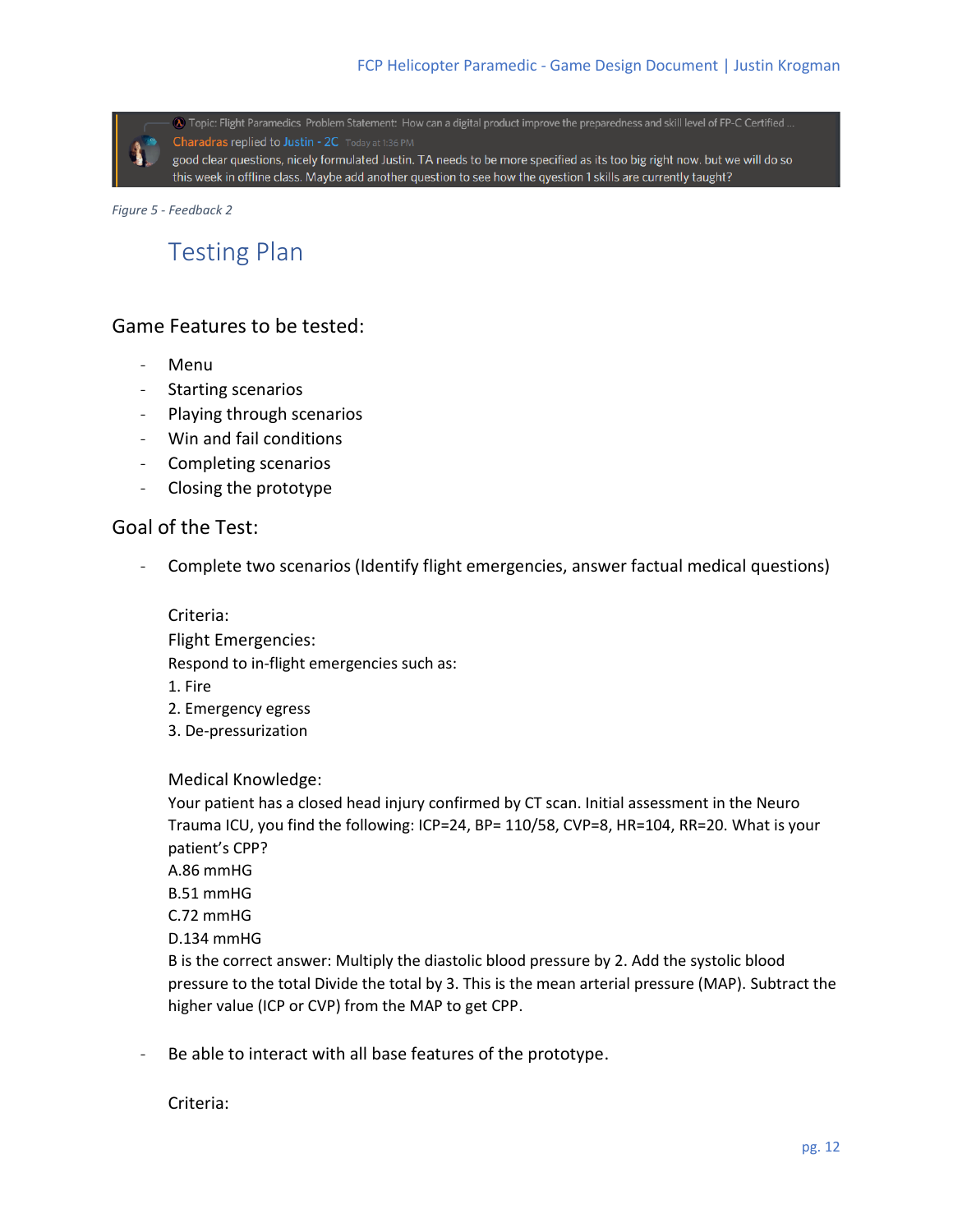-Player can open the menu, begin a scenario, play through a scenario, either win or fail at that scenario, and then end the game.

Determine if the usability of the prototype is at a sufficient level.

#### Criteria:

The player is able to open the prototype and complete the above testing goal without outside aid or influences, without asking for help, or without displaying signs of uncertainty in regards to utilizing the base features of the prototype.

#### What do I want to test?

I want to test the basic interaction of the prototype and its overall usability, while also testing two different scenarios that would be fully developed in a final product. This will allow for the overall usability of the prototype to be tested while also challenging the player with solving scenarios that directly relate to the product's overall goals.

#### What do I want to gain from the test?

I would like to gain some insight towards the usability of the prototype as well as the overall game and product loops. I will not be able to test the prototype with my target audiences however I would still like to gain input regarding the knowledge and skills towards flight paramedics that will be tested.

#### Risks and Issues:

The medical knowledge being tested is too specific and the user is unable to comprehend it or answer the question/ scenario. Solution: One of the scenarios represents identifying general flight hazards that are more common rather than specific knowledge.

The usability of the prototype is not at a sufficient level and the user is unable to begin or complete a scenario without guidance. Solution: Have a set of hints or guides in place to help the user if this problem occurs, take notes on potential solutions as a direct result of the players interactions with the prototype.

The user is not comfortable with interacting with digital products and is unable to use the prototype at a level sufficient for testing purposes. Solution: Find users that are more comfortable with interacting with digital products, explain this as a requirement in the testing consent form.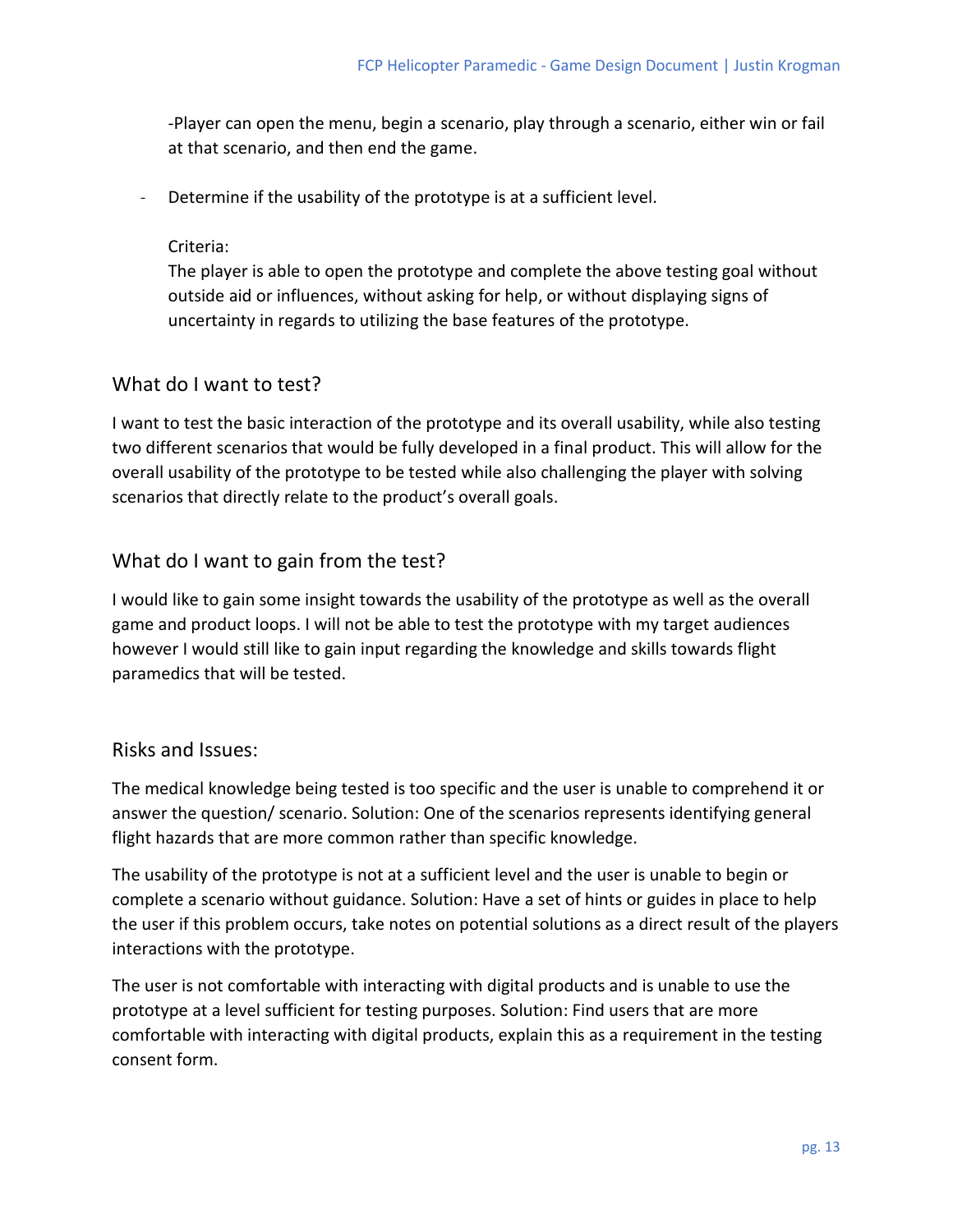Logistics:

Who: Any person ages 18 and above that is comfortable with interacting with digital products and is willing to both give feedback and have their feedback recorded for testing purposes.

When: Between the 4<sup>th</sup> and the 10<sup>th</sup> of January 2021.

Where: Digitally over Discord or WhatsApp Messenger, the prototype through Adobe XD and the testing plan through Microsoft Word.